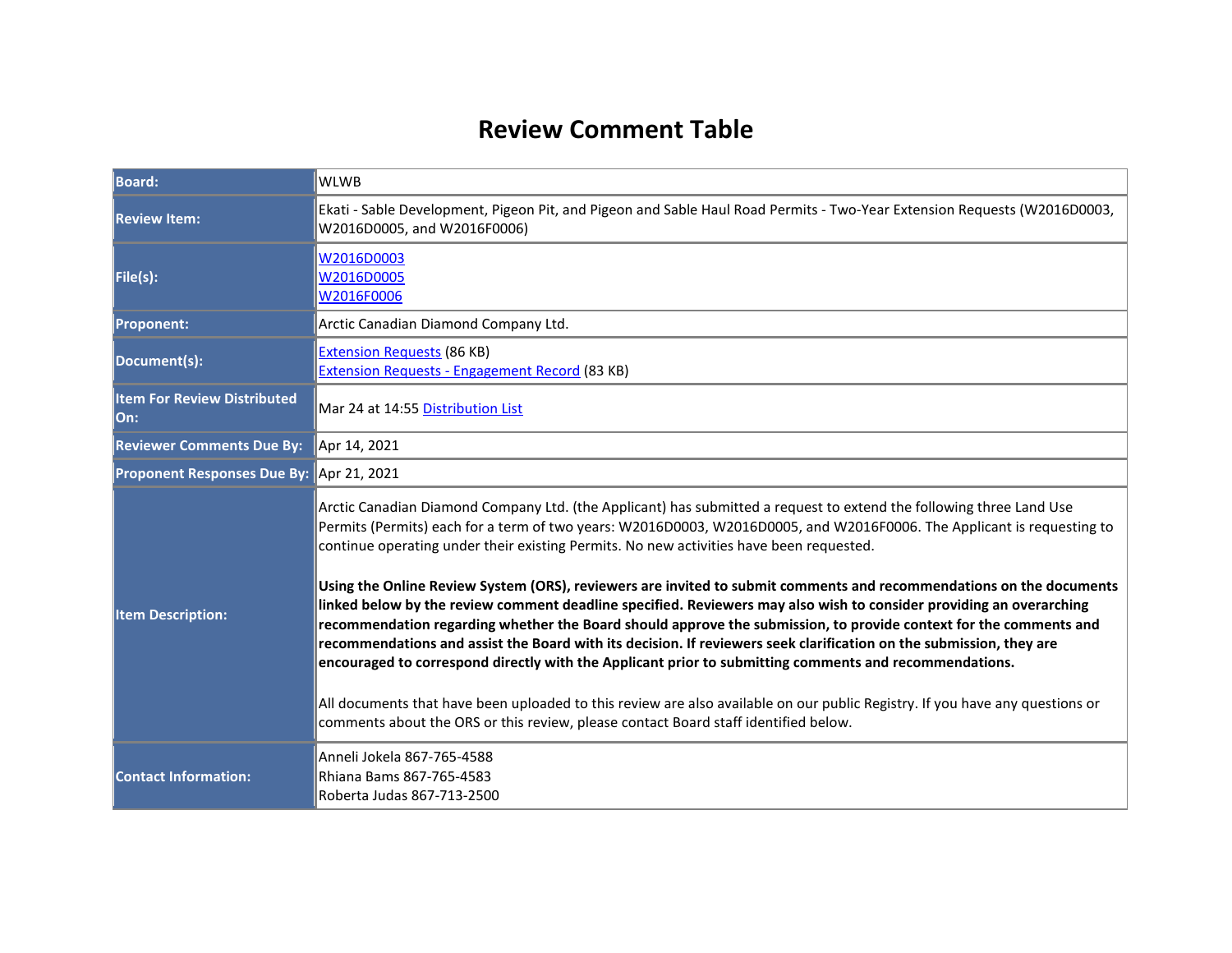# **Comment Summary**

| <b>Fisheries and Oceans Canada: Nicholas Wasilik</b>    |                                                                                                                                                                            |                                                                                                                                                                                                                                      |                           |
|---------------------------------------------------------|----------------------------------------------------------------------------------------------------------------------------------------------------------------------------|--------------------------------------------------------------------------------------------------------------------------------------------------------------------------------------------------------------------------------------|---------------------------|
| ID                                                      | <b>Topic</b>                                                                                                                                                               | <b>Reviewer Comment/Recommendation</b>                                                                                                                                                                                               | <b>Proponent Response</b> |
| 1                                                       | Ekati - Sable Development,<br>Pigeon Pit, and Pigeon and<br>Sable Haul Road Permits -<br><b>Two-Year Extension Requests</b><br>(W2016D0003, W2016D0005,<br>and W2016F0006) | <b>Comment</b> Fisheries and Oceans Canada has no comments at<br>lthis time.<br><b>Recommendation</b> Fisheries and Oceans Canada has no<br>recommendations at this time.                                                            | Apr 15: Acknowledged      |
|                                                         |                                                                                                                                                                            | GNWT - ENR - EAM (Environmental Assessment and Monitoring): Central Email GNWT                                                                                                                                                       |                           |
| ID.                                                     | Topic                                                                                                                                                                      | <b>Reviewer Comment/Recommendation</b>                                                                                                                                                                                               | <b>Proponent Response</b> |
| $\mathbf{1}$                                            | <b>General File</b>                                                                                                                                                        | Comment (doc) ENR Letter - No Comments or<br>Recommendations at this time.<br><b>Recommendation</b>                                                                                                                                  |                           |
|                                                         | <b>GNWT - Lands - North Slave Region: Jamie Steele</b>                                                                                                                     |                                                                                                                                                                                                                                      |                           |
| ID                                                      | <b>Topic</b>                                                                                                                                                               | <b>Reviewer Comment/Recommendation</b>                                                                                                                                                                                               | <b>Proponent Response</b> |
| $\mathbf 1$                                             | LUP Extension Requests                                                                                                                                                     | Comment The Inspector has no concerns with the extension<br>requests for the Sable Development, Pigeon Pit, and Pigeon<br>and Sable Haul Road Permits.<br>Recommendation The Inspector recommends that the<br>extensions be granted. | Apr 15: Acknowledged      |
| Independent Environmental Monitoring Agency: Marc Casas |                                                                                                                                                                            |                                                                                                                                                                                                                                      |                           |
| ID                                                      | <b>Topic</b>                                                                                                                                                               | <b>Reviewer Comment/Recommendation</b>                                                                                                                                                                                               | <b>Proponent Response</b> |
| 1                                                       | General                                                                                                                                                                    | Comment The Agency does not have any concerns with the<br>extensions, since no changes were proposed.<br><b>Recommendation None</b>                                                                                                  | Apr 15: Acknowledged      |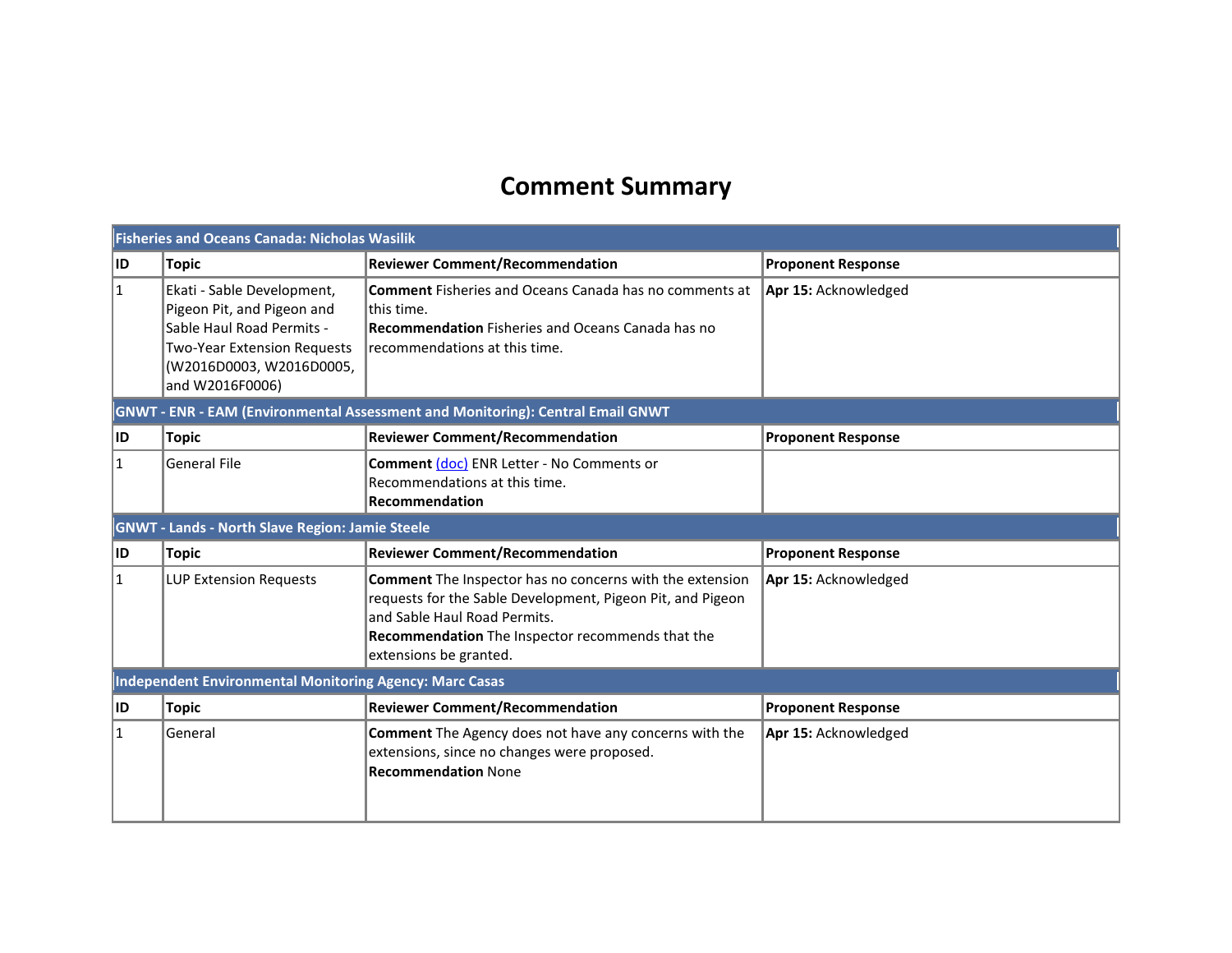| Tlicho Government: LONGINUS EKWE                     |                                                                                     |                                                                                                                                            |                             |
|------------------------------------------------------|-------------------------------------------------------------------------------------|--------------------------------------------------------------------------------------------------------------------------------------------|-----------------------------|
| 11D                                                  | Topic                                                                               | <b>Reviewer Comment/Recommendation</b>                                                                                                     | <b>Proponent Response</b>   |
| 11                                                   | General                                                                             | <b>Comment</b> Tlicho Government (TG) has no comments or<br>concerns at this time<br><b>Recommendation</b> No recommendations at this time | Apr 15: Acknowledged        |
| Wek' eezhii Renewable Resources Board: Laura Meinert |                                                                                     |                                                                                                                                            |                             |
| <b>IID</b>                                           | Topic                                                                               | <b>Reviewer Comment/Recommendation</b>                                                                                                     | <b>Proponent Response</b>   |
| 1                                                    | Ekati - Sable Development,<br>Pigeon Pit, and Pigeon and<br>Sable Haul Road Permits | <b>Comment</b> The WRRB has no comments at this time.<br><b>Recommendation</b> The WRRB has no recommendations at<br>lthis time.           | <b>Apr 15: Acknowledged</b> |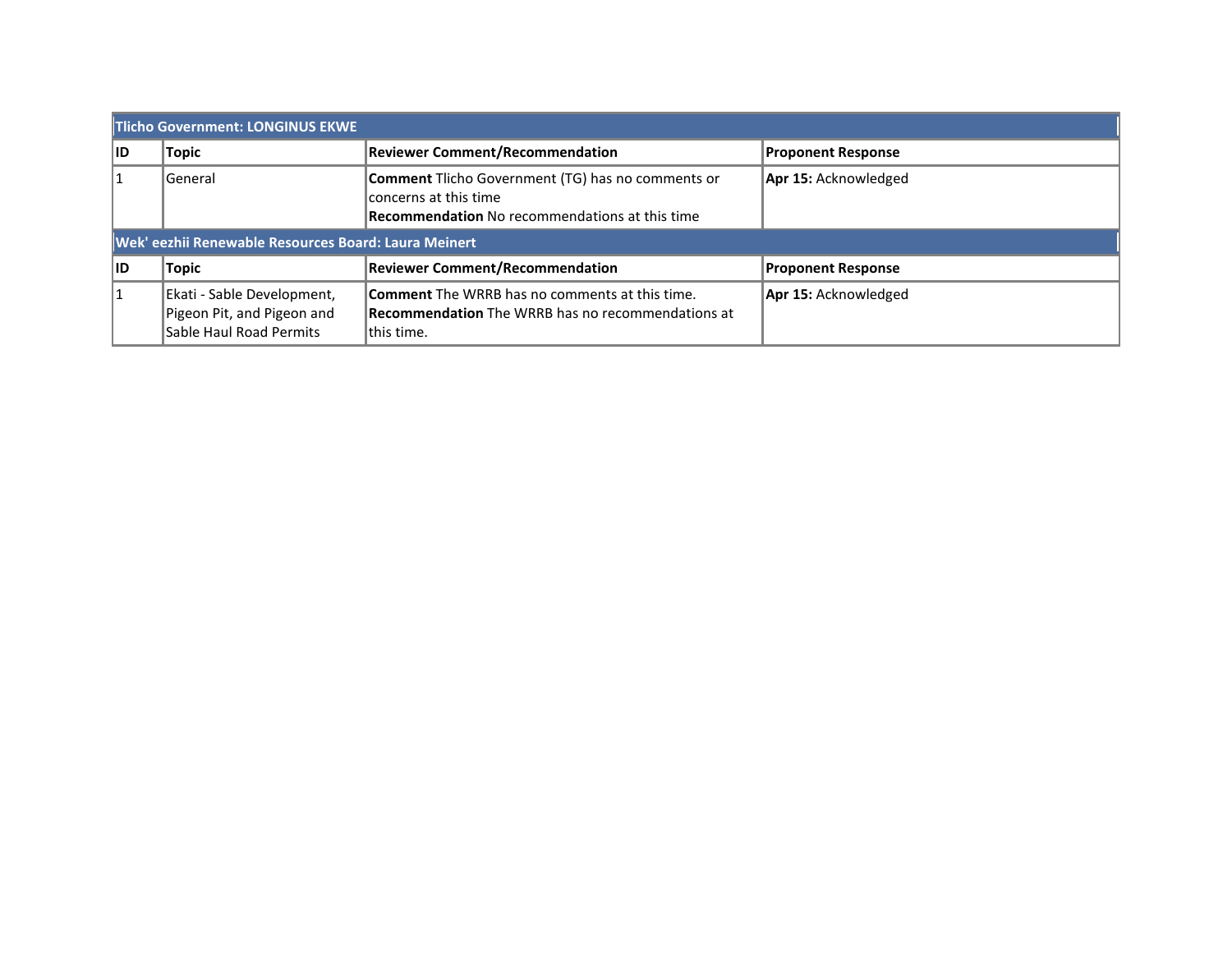#### Distribution List

Ekati - Sable Development, Pigeon Pit, and Pigeon and Sable Haul Road Permits - Two-Year Extension Requests (W2016D0003, W2016D0005, and W2016F0006)

File(s): W2016D0003 W2016D0005 W2016F0006 Proponent: Arctic Canadian Diamond Company Ltd. Reviewer Comments Due By: Apr 14, 2021 Proponent Comments Due By: Apr 21, 2021 Document(s)

Extension Requests

Extension Requests - Engagement Record

#### Contact Information

Anneli Jokela 867-765-4588(ajokela@wlwb.ca)

Rhiana Bams 867-765-4583(rbams@wlwb.ca)

Roberta Judas 867-713-2500(rjudas@wlwb.ca)

| Sent To                                                                 |                    |                               |  |
|-------------------------------------------------------------------------|--------------------|-------------------------------|--|
| Organization                                                            | User               | Email                         |  |
| Akaitcho IMA Implementation<br>Office                                   | Poole, Stephanie   | screeningofficer@eastarm.com  |  |
| <b>Arctic Canadian Diamond</b><br>Company Ltd.                          | Chaffee, Dustin    | dustin.chaffee@ddcorp.ca      |  |
| <b>Arctic Canadian Diamond</b><br>Company Ltd.                          | Diaz, Giovanna     | Giovanna.Diaz@ddcorp.ca       |  |
| <b>Arctic Canadian Diamond</b><br>Company Ltd.                          | O'Keefe, Harry     | Harry.O'Keefe@ddcorp.ca       |  |
| <b>Arctic Canadian Diamond</b><br>Company Ltd.                          | Trefry, Kurtis     | kurtis.trefry@ddcorp.ca       |  |
| <b>Arctic Canadian Diamond</b><br>Company Ltd.                          | Pacholski, Laura   | Laura.Pacholski@ddcorp.ca     |  |
| <b>Arctic Canadian Diamond</b><br>Company Ltd.                          | Ballantyne, Nick   | nicholas.ballantyne@ddcorp.ca |  |
| <b>Arctic Canadian Diamond</b><br>Company Ltd.                          | Ehlert, Richard    | richard.ehlert@ddcorp.ca      |  |
| <b>Canadian Northern Economic</b><br>Development Agency - NWT<br>Region | Paradis, Adrian    | adrian.paradis@canada.ca      |  |
| <b>CanZinc Corporation</b>                                              | Lee, Claudine      | Claudine.Lee@norzinc.com      |  |
| <b>CIRNAC - Inspector</b>                                               | Morton, Tim        | tim.morton@canada.ca          |  |
| <b>CIRNAC - Yellowknife</b>                                             | Barry, Stephanie   | Stephanie.barry@canada.ca     |  |
| <b>Community Government of</b><br>Behchoko                              | Daniels, Clifford  | clifforddaniels@tlicho.com    |  |
| <b>Community Government of</b><br>Behchoko                              | Gon, Ritalene      | landoffice@behchoko.ca        |  |
| <b>Community Government of</b><br>Behchoko                              | Richardson, Treeva | sao@behchoko.ca               |  |
| <b>Community Government of</b><br>Gameti                                | SAO, Gameti        | sao@gameti.org                |  |
| <b>Community Government of</b><br>Wekweeti                              | Wekweeti, SAO      | wekwetisao@northwestel.net    |  |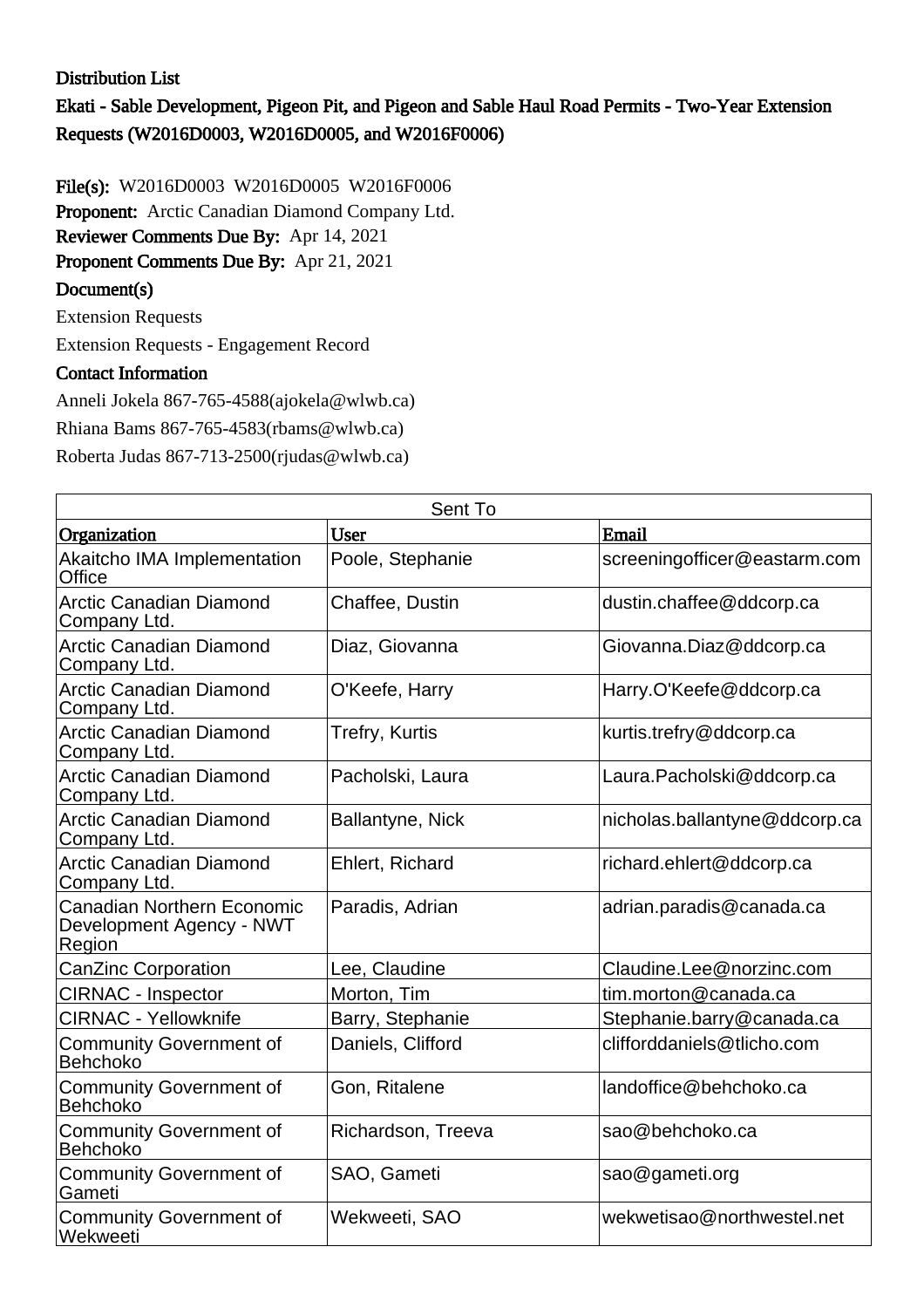| <b>Community Government of</b><br>Whati                                         | Nitsiza, Alfonz                                     | alfonznitsiza@tlicho.com                       |
|---------------------------------------------------------------------------------|-----------------------------------------------------|------------------------------------------------|
| <b>Community Government of</b><br>Whati                                         | SAO, Whati                                          | sao@whati.ca                                   |
| Dene Nation                                                                     | Teed, Trevor                                        | lands@denenation.com                           |
| Deninu K'ue First Nation                                                        | Balsillie, Louis                                    | admin@dkfn.ca                                  |
| Deninu K'ue First Nation                                                        | Simon, Richard                                      | ima@dkfn.ca                                    |
| Deninu K'ue First Nation                                                        | d'Entremont, Marc                                   | mdentremont@lgl.com                            |
| Deninu K'ue First Nation                                                        | Simon, Patrick                                      | patricksimon777@yahoo.ca                       |
| Diavik Diamond Mines (2012)<br>Inc.                                             | MacDonald, Gord                                     | Gord.Macdonald@riotinto.com                    |
| Diavik Diamond Mines (2012)<br>Inc.                                             | Boa-Antwi, Kofi                                     | Kofi.Boa-Antwi@riotinto.com                    |
| Diavik Diamond Mines (2012)<br>Inc.                                             | Sinclair, Sean                                      | sean.sinclair@riotinto.com                     |
| <b>Environment and Climate</b><br>Change Canada                                 | <b>Environment and Climate</b><br>Change Canada, EA | ec.eenordrpntno-<br>eanorthpnrnwt.ec@canada.ca |
| <b>Fisheries and Oceans Canada</b>                                              | McLellan, Angie                                     | angie.mclellan@dfo-mpo.gc.ca                   |
| <b>Fisheries and Oceans Canada</b>                                              | Coombs, Dan                                         | daniel.coombs@dfo-mpo.gc.ca                    |
| <b>Fisheries and Oceans Canada</b>                                              | Fisheries Protection Program,<br>Triage Group       | fisheriesprotection@dfo-<br>mpo.gc.ca          |
| <b>Fisheries and Oceans Canada</b>                                              | Larouche, Francois                                  | francois.larouche@dfo-<br>mpo.gc.ca            |
| <b>Fisheries and Oceans Canada</b>                                              | Dupuis, Lynn                                        | Lynn.Dupuis@dfo-mpo.gc.ca                      |
| <b>Fisheries and Oceans Canada</b>                                              | Fisher, Neil                                        | Neil.Fisher@dfo-mpo.gc.ca                      |
| <b>Fisheries and Oceans Canada</b>                                              | Wasilik, Nicholas                                   | nicholas.wasilik@dfo-mpo.gc.ca                 |
| <b>Fisheries and Oceans Canada</b>                                              | Gervais, Rick                                       | Richard.Gervais@dfo-<br>mpo.gc.ca              |
| <b>Fisheries and Oceans Canada</b>                                              | Leclerc-Beaulieu, Tatiana                           | Tatiana.Leclerc-Beaulieu@dfo-<br>mpo.gc.ca     |
| <b>Fort Resolution Metis</b><br>Government                                      | Environment (Shawn Mckay),<br><b>FRMG</b>           | frmcenvironment@northwestel.<br>net            |
| <b>Forward Mining</b>                                                           | Mauchan, Jason                                      | info@forwardmining.ca                          |
| <b>General Public</b>                                                           | Scharp, Alex                                        | Alex.Scharp@bybrookcapital.co<br>m             |
| <b>GLWB</b>                                                                     | Macdonald, AlecSandra                               | AMacDonald@glwb.com                            |
| GNWT - ENR (Environment and Somers, Gila<br><b>Natural Resources)</b>           |                                                     | Gila_Somers@gov.nt.ca                          |
| GNWT - ENR (Environment and McGregor, Laurie<br><b>Natural Resources)</b>       |                                                     | laurie_mcgregor@gov.nt.ca                      |
| GNWT - ENR (Environment and Richea, Nathen<br><b>Natural Resources</b> )        |                                                     | Nathen_Richea@gov.nt.ca                        |
| <b>GNWT - ENR (Environment and Clancy, Patrick</b><br><b>Natural Resources)</b> |                                                     | patrick_clancy@gov.nt.ca                       |
| <b>GNWT - ENR (Environment and Walbourne, Rick</b><br><b>Natural Resources)</b> |                                                     | Rick_Walbourne@gov.nt.ca                       |
| GNWT - ENR (Environment and Jenkins, Robert<br><b>Natural Resources)</b>        |                                                     | Robert_Jenkins@gov.nt.ca                       |
| <b>GNWT - ENR - EAM</b><br>(Environmental Assessment<br>and Monitoring)         | <b>GNWT, Central Email</b>                          | gnwt_ea@gov.nt.ca                              |
| <b>GNWT - ENR - North Slave</b><br>Region                                       | McQuinn, David-Scott                                | David-<br>Scott_McQuinn@gov.nt.ca              |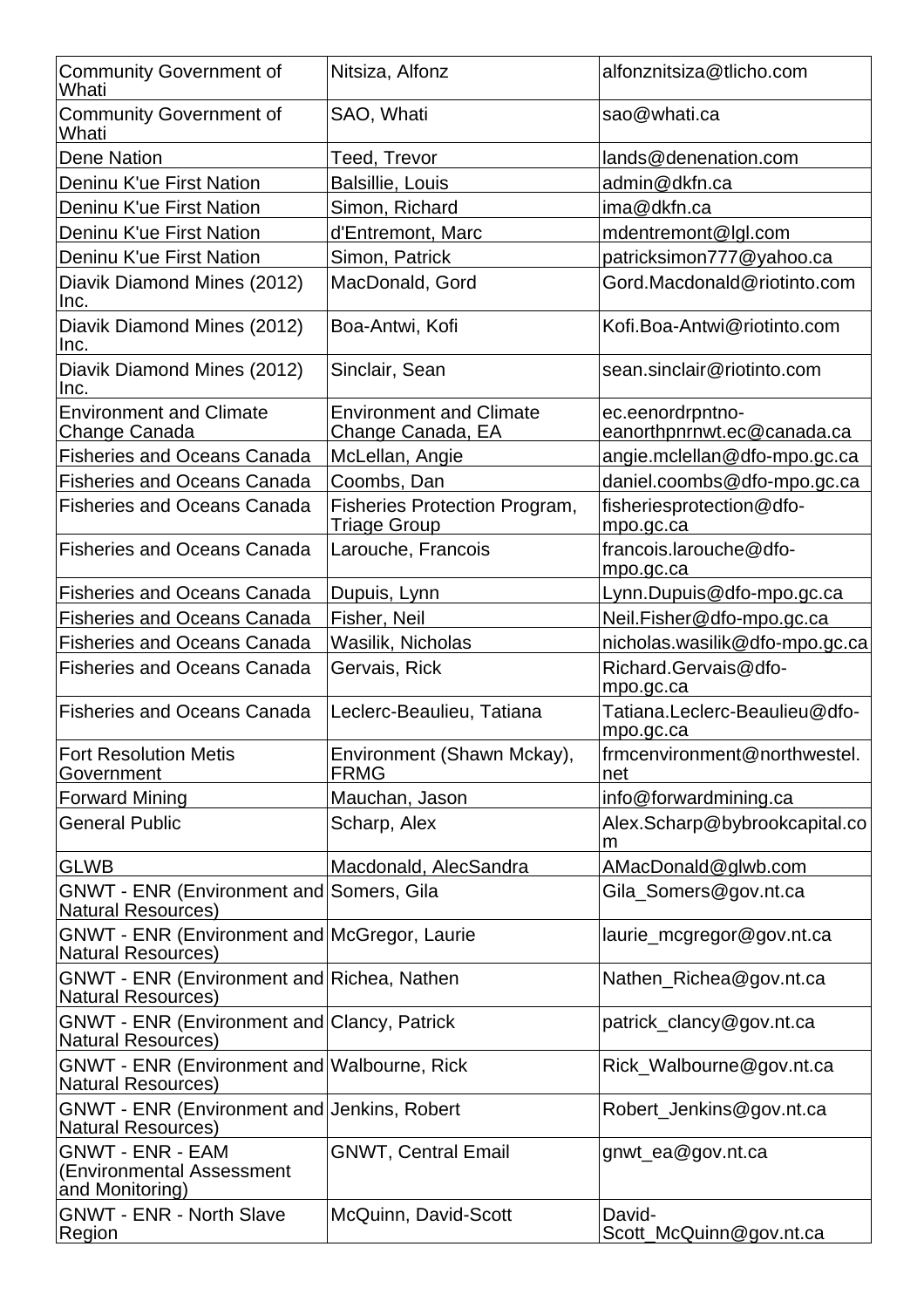| <b>GNWT - ENR - North Slave</b><br>Region                                              | Beck, Heather         | Heather_Beck@gov.nt.ca             |
|----------------------------------------------------------------------------------------|-----------------------|------------------------------------|
| <b>GNWT - Executive and</b><br><b>Indigenous Affairs</b>                               | Fast, Peter           | Peter_Fast@gov.nt.ca               |
| GNWT - HSS (Health and<br>Social Services)                                             | Department, of Health | Environmental_health@gov.nt.c<br>а |
| GNWT - INF (Infrastructure)                                                            | Campbell, Alexis      | Alexis_Campbell@gov.nt.ca          |
| <b>GNWT - INF (Infrastructure)</b>                                                     | Bey, Benjamin         | Benjamin_Bey@gov.nt.ca             |
| <b>GNWT - INF (Infrastructure)</b>                                                     | Posynick, Jon         | Jon_Posynick@gov.nt.ca             |
| GNWT - ITI (Industry, Tourism<br>and Investment)                                       | Mason, Dane           | Dane_Mason@gov.nt.ca               |
| GNWT - ITI (Industry, Tourism<br>and Investment)                                       | Elliott, Dinah        | Dinah_Elliott@gov.nt.ca            |
| GNWT - ITI (Industry, Tourism<br>and Investment)                                       | Johnson, Kris         | k_Johnson@gov.nt.ca                |
| GNWT - ITI (Industry, Tourism<br>and Investment)                                       | Robb, Malcolm         | Malcolm_Robb@gov.nt.ca             |
| GNWT - ITI (Industry, Tourism<br>and Investment)                                       | McEachern, Menzie     | Menzie_McEachern@gov.nt.ca         |
| <b>GNWT - Lands</b>                                                                    | Rozestraten, Katie    | katie_rozestraten@gov.nt.ca        |
| <b>GNWT - Lands</b>                                                                    | Seale, Lorraine       | Lorraine_Seale@gov.nt.ca           |
| <b>GNWT - Lands</b>                                                                    | Pink, Melissa         | melissa_pink@gov.nt.ca             |
| <b>GNWT - Lands - North Slave</b><br>Region                                            | Bradbury, Brandon     | Brandon_Bradbury@gov.nt.ca         |
| <b>GNWT - Lands - North Slave</b><br>Region                                            | Coe, Charlene         | Charlene_Coe@gov.nt.ca             |
| <b>GNWT - Lands - North Slave</b><br>Region                                            | Larocque, Cheryl      | cheryl_larocque@gov.nt.ca          |
| <b>GNWT - Lands - North Slave</b><br>Region                                            | Ambrose, Clint        | clint_ambrose@gov.nt.ca            |
| <b>GNWT - Lands - North Slave</b><br>Region                                            | Steele, Jamie         | Jamie_Steele@gov.nt.ca             |
| <b>GNWT - Lands - North Slave</b><br>Region                                            | Heron, Joseph         | joe_heron@gov.nt.ca                |
| <b>GNWT - Lands - North Slave</b><br>Region                                            | Lee, Nahum            | Nahum_Lee@gov.nt.ca                |
| <b>GNWT - Lands - North Slave</b><br>Region                                            | <b>Stewart, Scott</b> | Scott_Stewart@gov.nt.ca            |
| <b>GNWT - MACA (Municipal and</b><br><b>Community Affairs)</b>                         | Arshad, Iqbal         | lqbal_Arshad@gov.nt.ca             |
| <b>GNWT - MACA (Municipal and</b><br><b>Community Affairs)</b>                         | Lee, Olivia           | Olivia_Lee@gov.nt.ca               |
| <b>GNWT - PPCA (Policy,</b><br>Planning, Communications and<br>Analysis (w/in ITI))    | Walz, Evan            | Evan_Walz@gov.nt.ca                |
| <b>GNWT - PWNHC (Prince of</b><br><b>Wales Northern Heritage</b><br>Centre (w/in ECE)) | Mackay, Glen          | Glen_Mackay@gov.nt.ca              |
| <b>GNWT - PWNHC (Prince of</b><br><b>Wales Northern Heritage</b><br>Centre (w/in ECE)) | Smethurst, Naomi      | naomi_smethurst@gov.nt.ca          |
| Independent Environmental<br><b>Monitoring Agency</b>                                  | Casas, Marc           | monitor1@monitoringagency.ne       |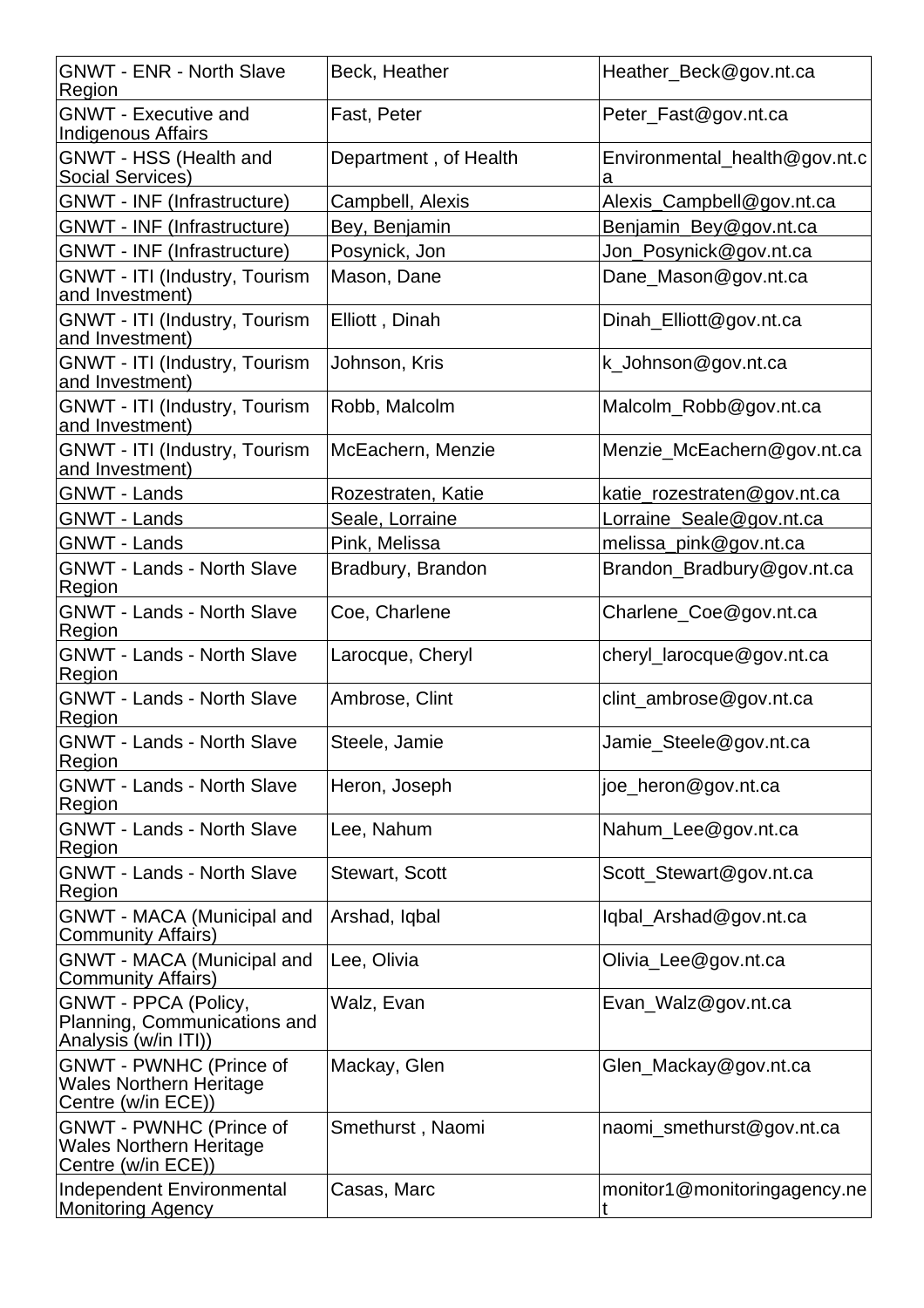| <b>Independent Environmental</b><br><b>Monitoring Agency</b>                  | Moore, Shannon                   | monitor2@monitoringagency.ne            |
|-------------------------------------------------------------------------------|----------------------------------|-----------------------------------------|
| <b>Kitikmeot Inuit Association</b>                                            | Clark, Geoff                     | dirlands@kitia.ca                       |
| Lutsel K'e Dene First Nation -<br>Chief or Wildlife, Lands and<br>Environment | Marlowe, Chief Daryl             | chief.lkdfn@gmail.com                   |
| Lutsel K'e Dene First Nation -<br>Chief or Wildlife, Lands and<br>Environment | Guthrie, Glen                    | lkdfnlands@gmail.com                    |
| Lutsel K'e Dene First Nation -<br>Chief or Wildlife, Lands and<br>Environment | Keats, Beth                      | lkdfnregulatory@gmail.com               |
| Mackenzie Valley<br><b>Environmental Impact Review</b><br><b>Board</b>        | Cliffe-Phillips, Mark            | mcliffephillips@reviewboard.ca          |
| Mackenzie Valley<br><b>Environmental Impact Review</b><br><b>Board</b>        | <b>MVEIRB, Generic</b>           | preliminaryscreening@reviewbo<br>ard.ca |
| <b>MVLWB</b>                                                                  | Love, Angela                     | angela.love@mvlwb.com                   |
| <b>MVLWB</b>                                                                  | Plautz, Angela                   | aplautz@mvlwb.com                       |
| <b>MVLWB</b>                                                                  | Potten, Jen                      | jpotten@mvlwb.com                       |
| <b>North Slave Metis Alliance</b>                                             | Mufandaedza, Adelaide            | adelaide@nsma.net                       |
| <b>North Slave Metis Alliance</b>                                             | Taylor, Joanne                   | general@nsma.net                        |
| <b>North Slave Metis Alliance</b>                                             | Enge, Susan                      | heritage@nsma.net                       |
| <b>North Slave Metis Alliance</b>                                             | Hurtubise, Jess                  | iess.hurtubise@nsma.net                 |
| <b>North Slave Metis Alliance</b>                                             | Lands, NSMA                      | lands@nsma.net                          |
| <b>Northwest Territories Power</b><br>Corporation                             | Dewar, David                     | ddewar@ntpc.com                         |
| <b>Northwest Territories Power</b><br>Corporation                             | Miller, Matthew                  | mmiller@ntpc.com                        |
| <b>Northwest Territory Metis</b><br><b>Nation</b>                             | Coleman, Ria                     | lands.clerk@nwtmetis.ca                 |
| <b>Northwest Territory Metis</b><br><b>Nation</b>                             | Heron, Tim                       | ltim.heron@nwtmetis.ca                  |
| <b>Tlicho Government</b>                                                      | Wheler, Brett                    | brett.wheler@tlicho.ca                  |
| <b>Tlicho Government</b>                                                      | George Mackenzie, Grand<br>Chief | georgemackenzie@tlicho.com              |
| <b>Tlicho Government</b>                                                      | Lands Regulatory, Tlicho         | ginger.gibson@thefirelightgroup<br>.com |
| <b>Tlicho Government</b>                                                      | Mackenzie, Grace                 | gracemackenzie@tlicho.com               |
| <b>Tlicho Government</b>                                                      | <b>EKWE, LONGINUS</b>            | longinusekwe@tlicho.com                 |
| Tlicho Government                                                             | Richardson, Sean                 | seanrichardson@tlicho.com               |
| <b>Tlicho Government</b>                                                      | Nevitt, Zabey                    | zabeynevitt@tlicho.com                  |
| <b>Tlicho Lands Protection</b><br>Department                                  | Washie, Doreen                   | doreenwashie@tlicho.com                 |
| <b>Tlicho Lands Protection</b><br>Department                                  | Huskey, Joline                   | jolinehuskey@tlicho.com                 |
| <b>Tlicho Lands Protection</b><br><b>Department</b>                           | Ewaschuk, Patty                  | pattyewaschuk@gmail.com                 |
| <b>Tlicho Lands Protection</b><br>Department                                  | Steinwand, Tyanna                | tyannasteinwand@tlicho.com              |
| <b>Tlicho Lands Protection</b><br>Department                                  | Camsell-Blondin, Violet          | violetcamsellblondin@tlicho.co<br>m     |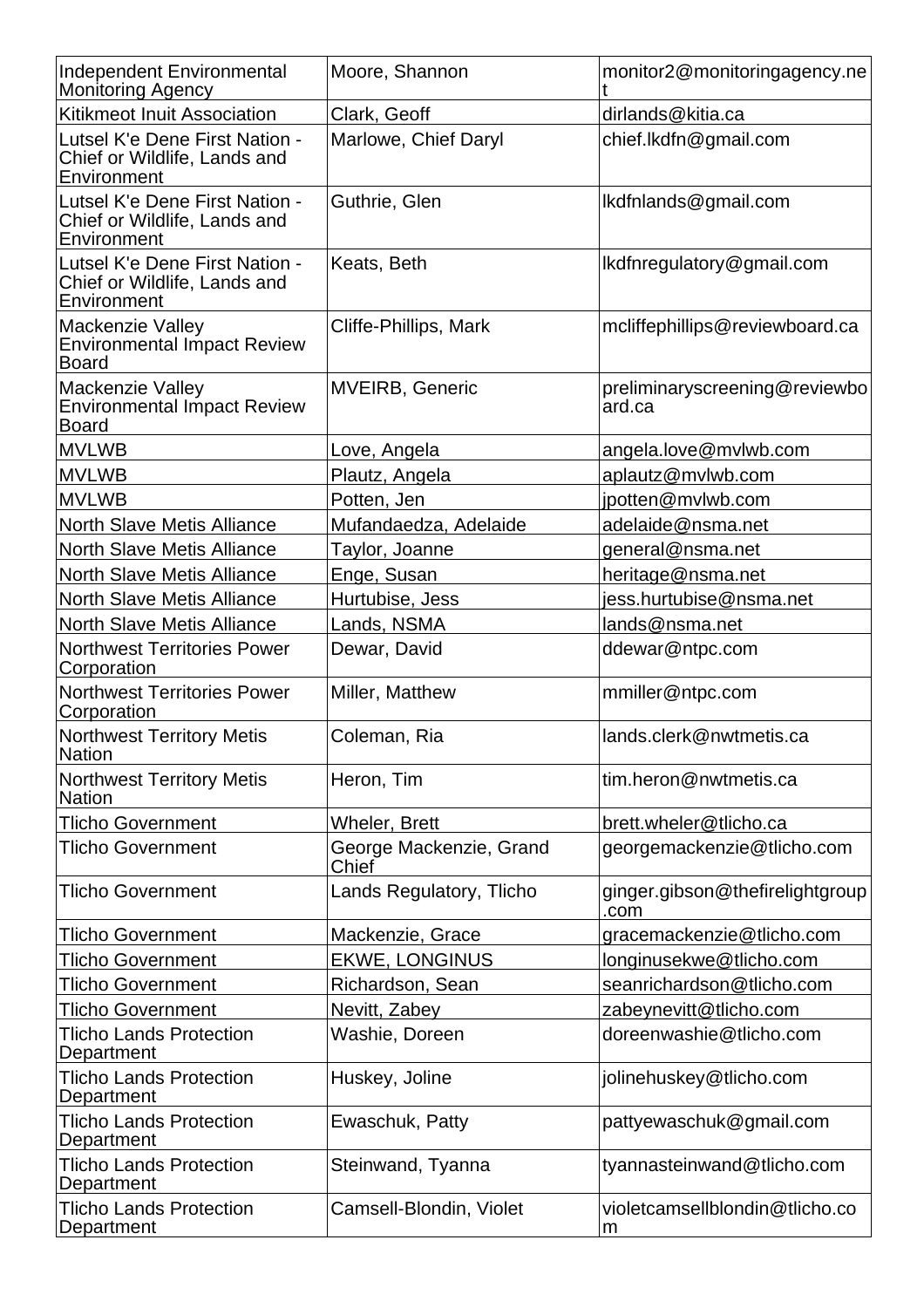| Wek' eezhii Renewable<br><b>Resources Board</b> | Guile, Aimee                       | aguile@wrrb.ca              |
|-------------------------------------------------|------------------------------------|-----------------------------|
| Wek' eezhii Renewable<br><b>Resources Board</b> | Pellissey, Jody                    | jpellissey@wrrb.ca          |
| Wek' eezhii Renewable<br><b>Resources Board</b> | Meinert, Laura                     | Imeinert@wrrb.ca            |
| Wek' eezhii Renewable<br><b>Resources Board</b> | Norrish, Shalyn                    | snorrish@wlwb.ca            |
| <b>Wekweeti Community</b><br>Government         | Football, Charlie                  | charliefootball@tlicho.com  |
| Willms@Shier Environmental<br>Lawyers LLP       | Donihee, John                      | jdonihee@willmsshier.com    |
| <b>WLWB</b>                                     | Jokela, Anneli                     | ajokela@wlwb.ca             |
| <b>WLWB</b>                                     | Pacunayen, Jessica                 | jpacunayen@wlwb.ca          |
| <b>WLWB</b>                                     | DeFrancis, Kassandra               | kdefrancis@wlwb.ca          |
| <b>WLWB</b>                                     | MacIntyre-Newell, Meaghan          | mmacintyre-newell@wlwb.ca   |
| <b>WLWB</b>                                     | Schnurr, Meghan                    | mschnurr@wlwb.ca            |
| <b>WLWB</b>                                     | Bams, Rhiana                       | rbams@wlwb.ca               |
| <b>WLWB</b>                                     | Fequet, Ryan                       | rfequet@wlwb.ca             |
| <b>WLWB</b>                                     | Judas, Roberta                     | rjudas@wlwb.ca              |
| <b>WLWB</b>                                     | Elsasser, Sarah                    | selsasser@wlwb.ca           |
| <b>WLWB</b>                                     | Water Board, Wekeezhii Land<br>and | wlwb06@gmail.com            |
| Wood                                            | Malavige, Perera                   | malavige.perera@woodplc.com |
| Yellowknives Dene First Nation                  | Black, Johanne                     | jblack@ykdene.com           |
| Yellowknives Dene First Nation                  | YKDFN, Admin                       | lands@ykdene.com            |
| <b>Yellowknives Dene First Nation</b>           | Miller, Ryan                       | ryanm@ykdene.com            |
| <b>Yellowknives Dene First Nation</b>           | Gillis, Sarah                      | saraht@ykdene.com           |